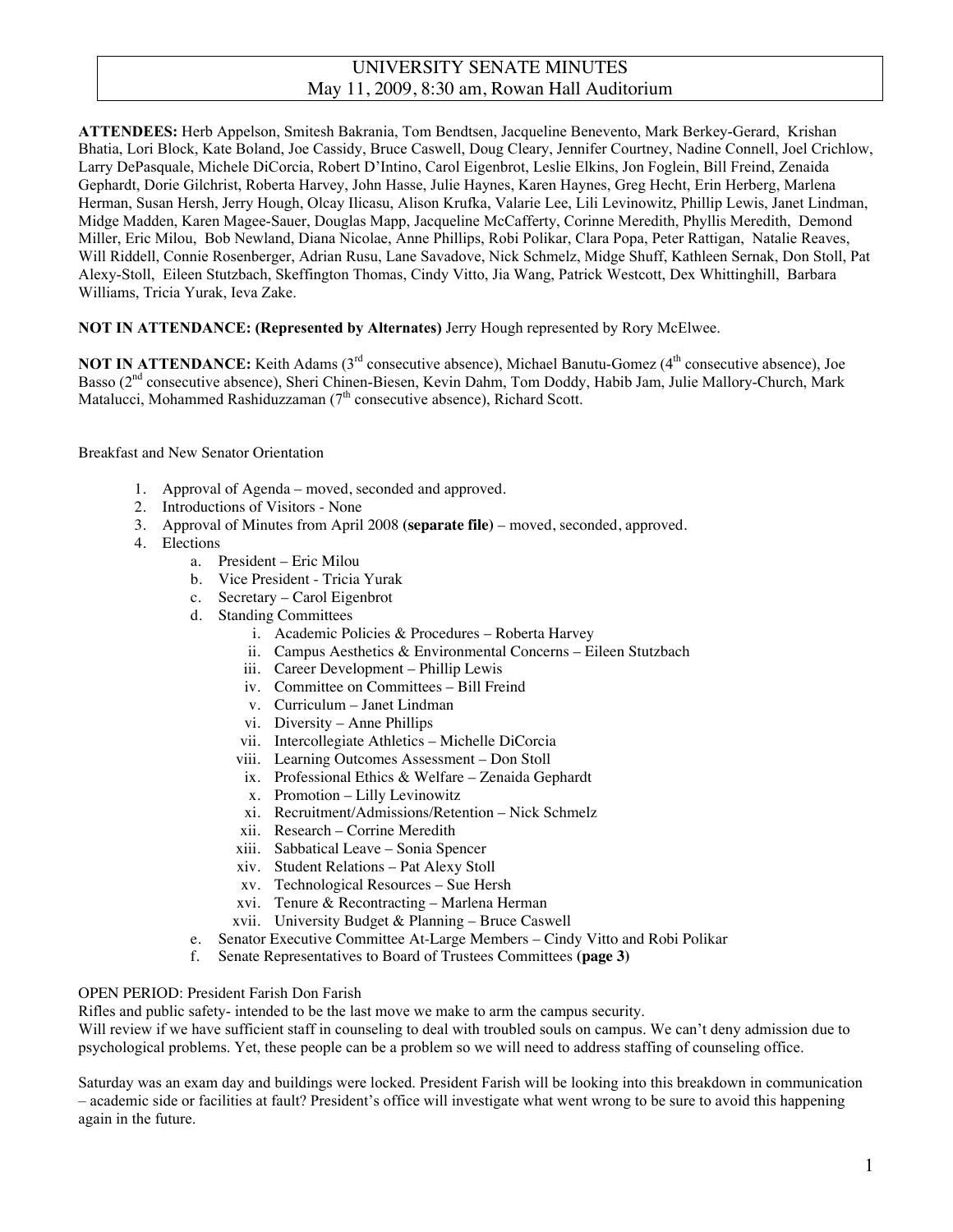Farish was in Trenton this morning. The state is developing its budget – additional money put into TAG Grants not directly to the University. Money goes to the university, not to the student- doesn't really replace the money they took away, now the state understands our point of view. Will get greater clarification from the feds later this week, may get more money coming our way. We may be able to buy down our tuition increase. NJ is already the second most expensive state higher education system regarding tuition. No more info to give about 3.5 % salary increases or furlough initiative. Rowan University won't do furloughs other than voluntarily.

Comments from senate and responses from Farish: Saturday exams are in conflict with a religious group. Saturday exams were also last year. No breakfast, no safe ride home on Friday night. Rowan is using Saturday for exams to eliminate rollover Monday, which is problematic. "Silly Monday" was something to be eliminated, but solution brought new problems. State is never going to be as generous as they once were. Don't want to compromise, still going to add 10 new faculty lines. Still want small classes, taught by regular faculty – to beat community colleges.

- 5. Standing Committees & Task Forces
	- a. Academic Policies & Procedures Committee: Resolution Regarding Dissemination of Course Syllabi and Information Regarding University-Wide Classroom Policies **(pages 4-5)** Motion to suspend the rules, needs 2/3 majority, passed unanimously. Resolution moved, seconded and carried unanimously.
	- b. Curriculum Committee Report **(pages 6-7)** Motions made, seconded and passed to approve 17 Process C proposals.
	- c. LOAC Committee Report **(page 8)** Institutional effectiveness another name for assessment. Goal by end of summer to know what we are going to do – perhaps Provost to create an office of Institutional Effectiveness. Will this be just for undergraduate or for graduate effectiveness also? Take this info back to departments. Contact Don Stoll with name of anyone who wants to attend these meetings this summer.
	- d. Campus Aesthetics & Environmental Concerns Resolution on Smoking at Building Entrances: 2nd reading **(page 9)** – To be in compliance with state law intended to prevent smoke from entering building. Smoking near the Rowan Child care program noted as a problem. Motion made, seconded and passed with 3 opposed.
	- e. Diversity Committee Resolution: 2nd reading **(page 10)** Friendly amendment to withdraw paragraph that begins WHEREAS, the fact that as of November 1, 2008… Comment made that perhaps this should happen at the Dean's level also. Motion made, seconded and passed.
	- f. Barnes Resolution **(page 11)** Voted to suspend the rules to allow vote on this proposal at this meeting. Motion made, seconded and passed to increase stipend from \$500 to \$1,500 for the Joseph Barnes Award.
- 6. End of Year Committee Reports (separate file) motion made to limit reports, motion failed. Requested that reports be kept brief. Separate bound booklet provided at meeting, 2009 University Senate Standing, All-University & Ad Hoc Committees Annual Reports.
	- a. Standing Committees
	- b. All University Committees
	- c. Ad-Hoc Committees
- 7. New Business
- 8. Adjournment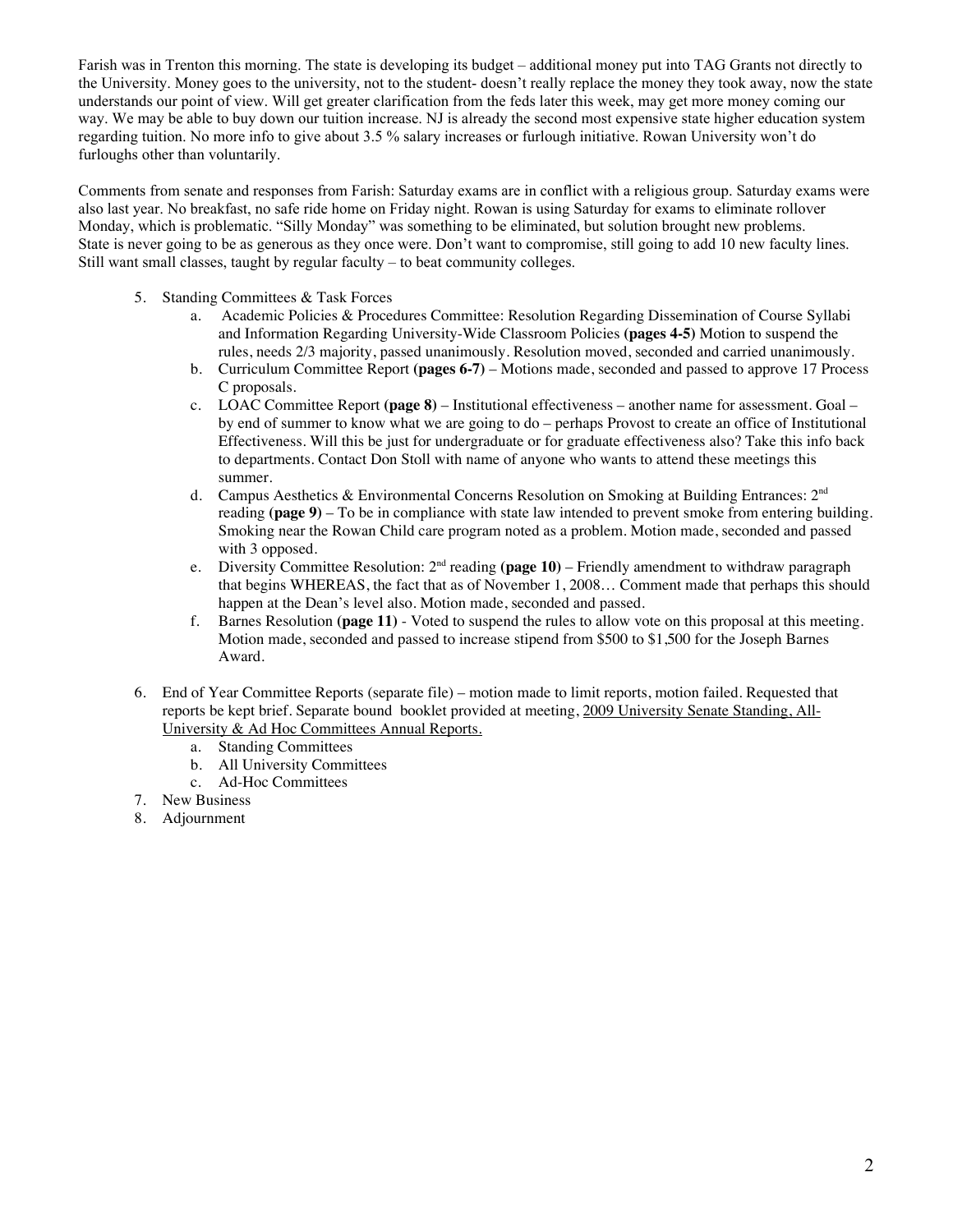| <b>BoT Committee</b>             | <b>Senate Representative</b>       |
|----------------------------------|------------------------------------|
|                                  | Senate Curriculum Chair - Janet    |
| <b>Academic Affairs</b>          | Lindman                            |
|                                  | Senate APP Chair - Roberta Harvey  |
|                                  | Senate Student Relations Chair -   |
| <b>Student Affairs</b>           | Pat Alexy Stoll                    |
|                                  | University Budget & Planning Chair |
| <b>Budget and Finance</b>        | - Bruce Caswell                    |
| <b>Facilities</b>                | <b>Skeffington Thomas</b>          |
| Audit                            | Don Stoll                          |
| University Advancement/Relations | Kathleen Sernak                    |

If you can't attend a Board of Trustees Meeting then be sure to send an alternate – to show that the University Senate cares about shared governance. It is suggested that we check to be sure we get invited and have a regular reporting system to the Senate Executive Board.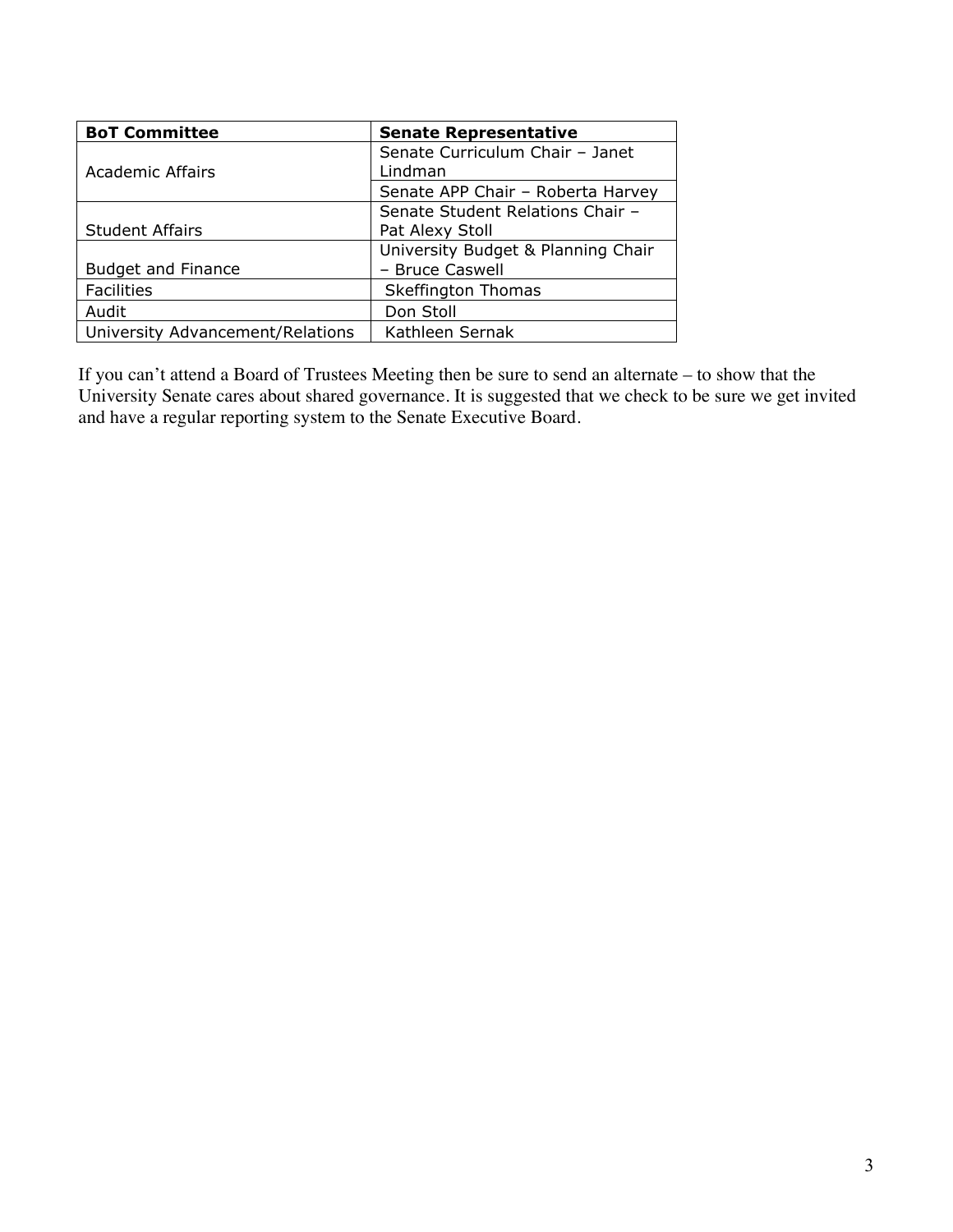## **ACADEMIC POLICIES AND PROCEDURES COMMITTEE**

# **Resolution Regarding Dissemination of Course Syllabi and Information Regarding University-Wide Classroom Policies**

**WHEREAS,** syllabi are important documents specifying the expectations and responsibilities of instructors and students with respect to a given course, constituting an enforceable agreement;

**WHEREAS**, economic and environmental concerns are driving a desire to reduce use of ink and paper;

**WHEREAS**, course materials, including syllabi, are increasingly made available online, via course management software, websites, and/or email;

**WHEREAS**, the length of syllabi has continued to increase as instructors are required or encouraged to reproduce information on University-wide policies in syllabi;

**AND WHEREAS**, practices for distributing syllabi vary widely and are not governed by a formal policy;

**THEREFORE BE IT RESOLVED**, that the University should adopt a policy permitting electronic distribution of syllabi **provided the instructor employs a method of verifying that students received the** information;

**AND ALSO**, to facilitate streamlining of syllabus content, permitting syllabi to refer students to information on University-wide policies, which is made available on-line and in the *Student Information Guide*, rather than reproduce this information in syllabi;

**AND BE IT FURTHER RESOLVED**, that the University should continue to investigate more effective and efficient means of disseminating course syllabi and information on University-wide classroom policies, such as a centralized system of on-line access, as part of long-term efforts to implement paperless processes and move toward carbon-neutrality.

The recommended policy follows, which incorporates the current syllabus policy as it appears in the *Faculty/Professional Staff Handbook* (www.rowan.edu/provost/aft/documents/Handbook2008-09.pdf), pp. 43- 44.

**Revisions and additions to the current policy are italicized; omissions are indicated by strikethrough.** The order of items of content for the syllabus is also rearranged slightly. The recommendation to include the full Student Accommodation Policy on syllabi has been removed; this policy is noted as one of the University-wide policies that the syllabus should refer to and that instructors should emphasize.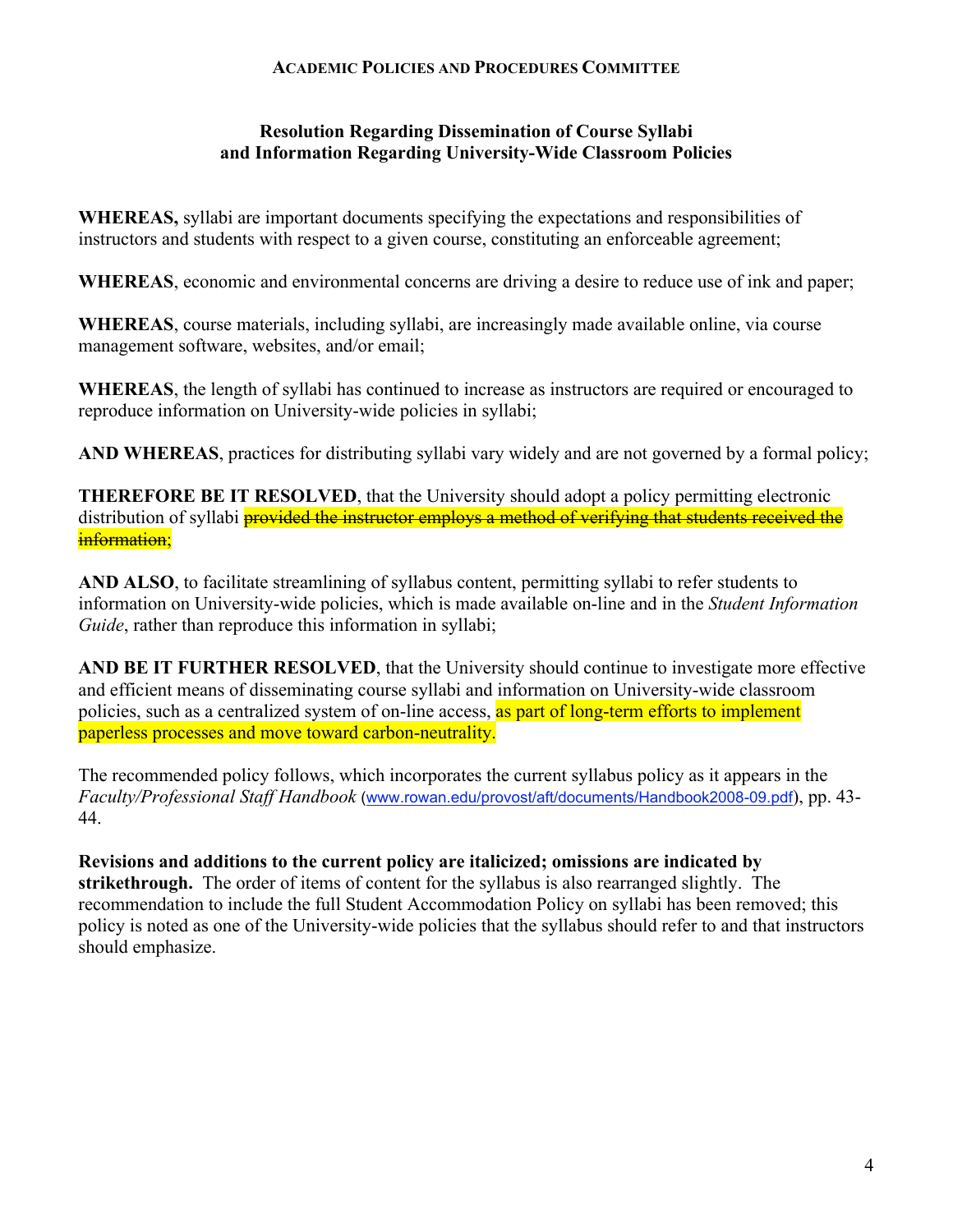*Syllabi are important documents that specify the expectations and responsibilities of faculty and students with respect to a given course, constituting an enforceable agreement.* 

**Content:** Prior to the end of the Drop/Add period, instructors shall disseminate to each class the following written information *in writing*:

- *Instructor's office hours and contact information*
- The meeting times *and locations*
- A *course description and* statement of course objectives
- $\infty$  The proposed topical outline, where appropriate
- $\infty$  Course requirements (e.g., readings, research group work, presentations)
- $\sim$  The criteria and procedures for evaluating student performance, including the availability of a pass/no credit option
- $\infty$  The attendance policy, within the parameters of the existing University policy
- *Additional departmental or instructor policies as appropriate*

*University-wide policies: Whether distributed in print or electronically, the syllabus should refer to, but does not need to reproduce, relevant University-wide policies. University-wide policies are posted on-line and are distributed to students as part of the Student Information Guide (available* www.rowan.edu/studentaffairs/infoguide/*), which constitutes verification of student receipt of the information. Instructors are encouraged to emphasize the importance of this information and verify student access as appropriate. Relevant University-wide policies include the following:*

- *Classroom Behavior Policy*
- *Academic Integrity Policy*
- *Student Accommodation Policy*
- *Laptop Computers in the Classroom*
- *University Attendance Policy*

*Distribution: Syllabi may be distributed in the form of printed copies or may be distributed electronically via email, an Open Area folder, website, or web-based course management software such as Blackboard. Instructors should ensure that electronically distributed syllabi are readily available in a stable location and that students have been informed of how to access the syllabus. Use of document access tracking in Blackboard is encouraged to verify that students have accessed the information. If syllabi are distributed in print, presence in class and receipt of the printed copy constitutes verification that students were provided with the information. If syllabi are distributed electronically, a verification procedure should be used, which may include the following:*

- *Requirement to bring the printed syllabus to class for discussion*
- *Return email message as confirmation*
- *Signature on a form distributed in class*
- *Records of document access available in web-based course management software*

*Students with limited access to a computer or printer may request a printed copy.* The department will designate where course syllabi will be located. *Departments will determine procedures for keeping copies of syllabi on file.*

**Changes:** While making changes to the syllabus after it is distributed is strongly discouraged, in cases where alterations are unavoidable, the instructor must inform students in writing (*via* printed copy, email, website, or web-based course management software are acceptable forms) in an expeditious manner.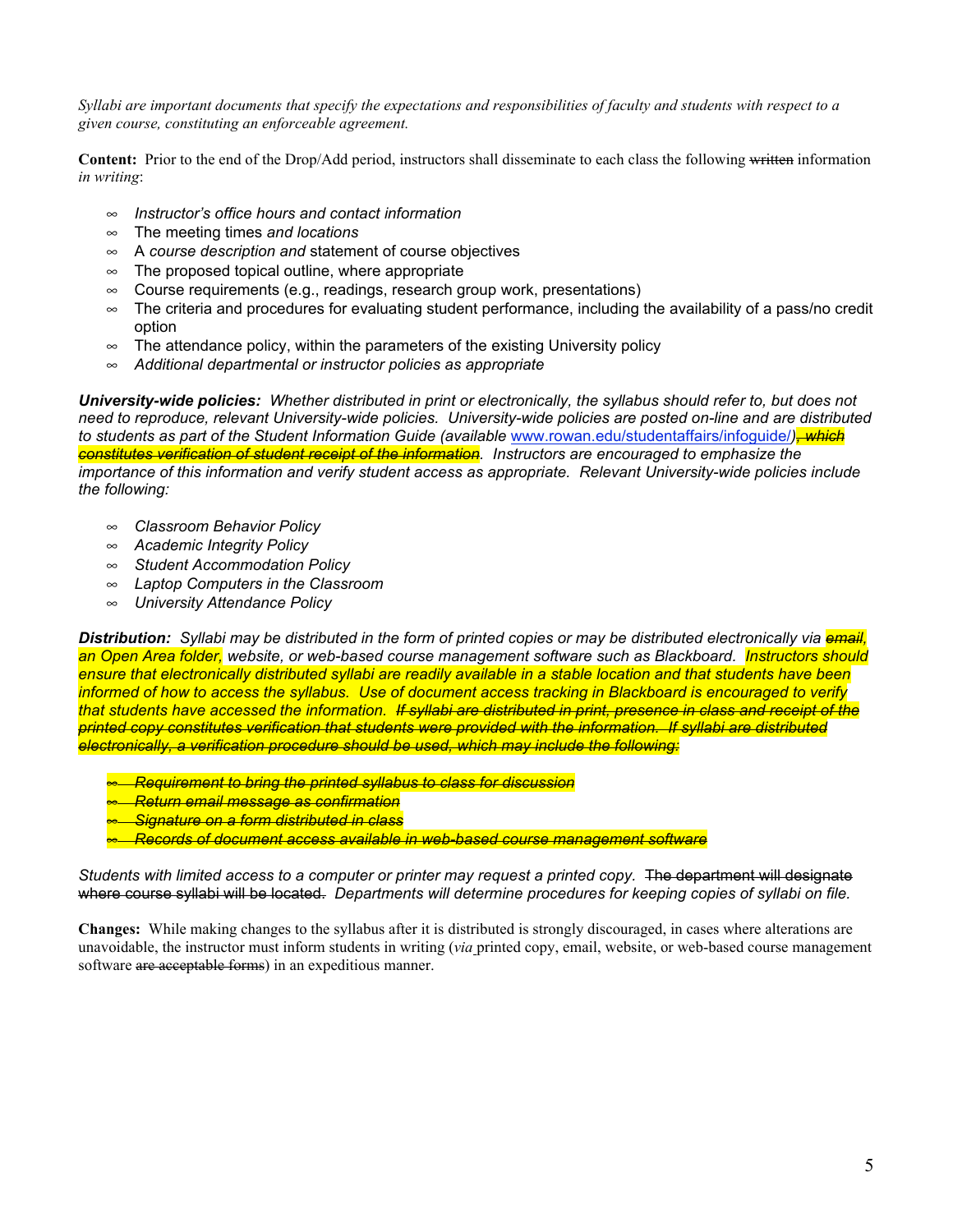## Report of the University Curriculum Committee May 11, 2009 Submitted by Janet Moore Lindman

**Process C**

| SCC#      | College         | <b>Title</b>                          | <b>Department</b>       |
|-----------|-----------------|---------------------------------------|-------------------------|
| 08-09-121 | <b>Business</b> | COGS in MIS                           | Marketing               |
| 08-09-226 | Communication   | COGS in Integrated Marketing          | Journalism              |
|           |                 | and New Media                         |                         |
| 08-09-512 | <b>FPA</b>      | Art History, Sequence B:              | Art                     |
|           |                 | LS/HSS                                |                         |
| 08-09-615 | LAS             | Minor in Religion Studies             | Philosophy/Religion     |
| 08-09-618 | LAS             | Minor in Romance Languages            | Foreign Language        |
| 08-09-622 | LAS             | Philosophy and Religion Studies,      | Philosophy/Religion     |
|           |                 | Sequence A: LS/HSS                    |                         |
| 08-09-623 | LAS             | Minor in Philosophy and Religion      | Philosophy/Religion     |
|           |                 | <b>Studies</b>                        |                         |
| 08-09-624 | LAS             | <b>United States History</b>          | History                 |
|           |                 | Specialization                        |                         |
| 08-09-625 | LAS             | <b>Ancient History Specialization</b> | History                 |
| 08-09-626 | LAS             | Global History Specialization         | History                 |
| 08-09-717 | LAS             | Minor in GeoScience                   | Geography/Anthropology  |
| 08-09-719 | LAS             | Anthropology/Human Geography          | Geography/Anthropology  |
|           |                 | Specialization                        |                         |
| 08-09-815 | LAS             | COGs in Web Development               | <b>Computer Science</b> |
| 08-09-816 | LAS             | <b>COGS</b> in Networks               | <b>Computer Science</b> |
| 08-09-818 | LAS             | COGS in Software Engineering          | <b>Computer Science</b> |
| 08-09-904 | LAS             | Asian Studies Program, Sequence       | <b>Asian Studies</b>    |
|           |                 | B: LS/HSS                             |                         |
| 08-09-906 | LAS             | Africana Studies Program,             | Africana Studies        |
|           |                 | Sequence A: LS/HSS                    |                         |

# **Process B**

| תר הם       | ollege          | <b>Title</b>                | Department             |
|-------------|-----------------|-----------------------------|------------------------|
| $08-09-617$ | $\Delta \Delta$ | Anthropological Linguistics | Geography/Anthropology |

| <b>Process A</b> |               |                               |                              |
|------------------|---------------|-------------------------------|------------------------------|
| SCC#             | College       | <b>Title</b>                  | <b>Department</b>            |
| $08-09-211$      | Communication | <b>Broadcast News Writing</b> | Radio, Television, Film      |
| 08-09-220        | Communication | TV Production I, Film         | Radio, Television, Film      |
|                  |               | Production I, and Radio       |                              |
|                  |               | Broadcasting $2 - new$        |                              |
|                  |               | prerequisites                 |                              |
| 08-09-223        | Communication | Internship 4                  | Radio, Television, Film      |
| 08-09-229        | Communication | Field Experience name change  | <b>Communication Studies</b> |
| 08-09-340        | Communication | PR/AD Field Experience name   | <b>Public Relations</b>      |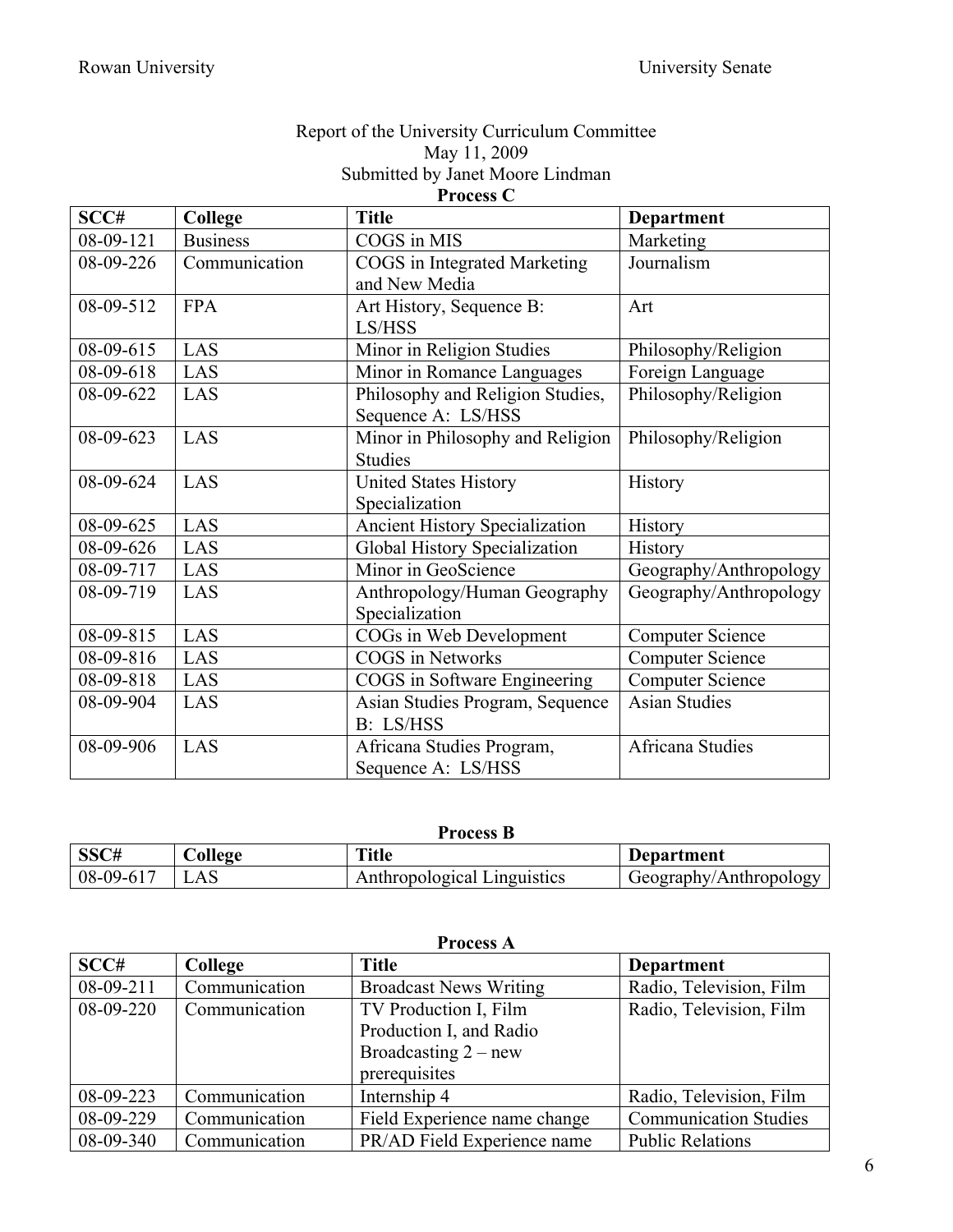|           |             | change                                |                               |
|-----------|-------------|---------------------------------------|-------------------------------|
| 08-09-336 | Education   | Kinesiology                           | Health/Exercise Science       |
| 08-09-337 | Education   | Field Experience in Med in            | <b>Educational Leadership</b> |
|           |             | Teaching Leadership                   |                               |
| 08-09-412 | Engineering | <b>Electrical Communication</b>       | Electrical & Computer         |
|           |             | <b>Systems</b>                        | Engineering                   |
| 08-09-413 | Engineering | Digital I                             | Electrical & Computer         |
|           |             |                                       | Engineering                   |
| 08-09-707 | LAS         | MA in Law/Justice – minor             | Law/Justice                   |
|           |             | change                                |                               |
| 08-09-715 | LAS         | <b>Math Requirement Options</b>       | Psychology                    |
|           |             | Change                                |                               |
| 08-09-716 | LAS         | <b>Statistics Prerequisite Change</b> | Psychology                    |
| 08-09-718 | LAS         | <b>Water Resources Planning</b>       | Geography/Anthropology        |
| 08-09-720 | LAS         | Geo Research Clinic/Studio            | Geography/Anthropology        |
| 08-09-721 | LAS         | Seminar Course in Law/Justice         | Law/Justice                   |
| 08-09-903 | LAS         | Add Non-credit Portfolio and          | Women's & Gender              |
|           |             | Self-Assessment                       | <b>Studies</b>                |
| 08-09-905 | LAS         | Asian Studies Program - minor         | <b>Asian Studies</b>          |
|           |             | change                                |                               |
| 08-09-907 | LAS         | Senior Seminar in Africana            | <b>Africana Studies</b>       |
|           |             | Studies                               |                               |
|           |             | W/I                                   |                               |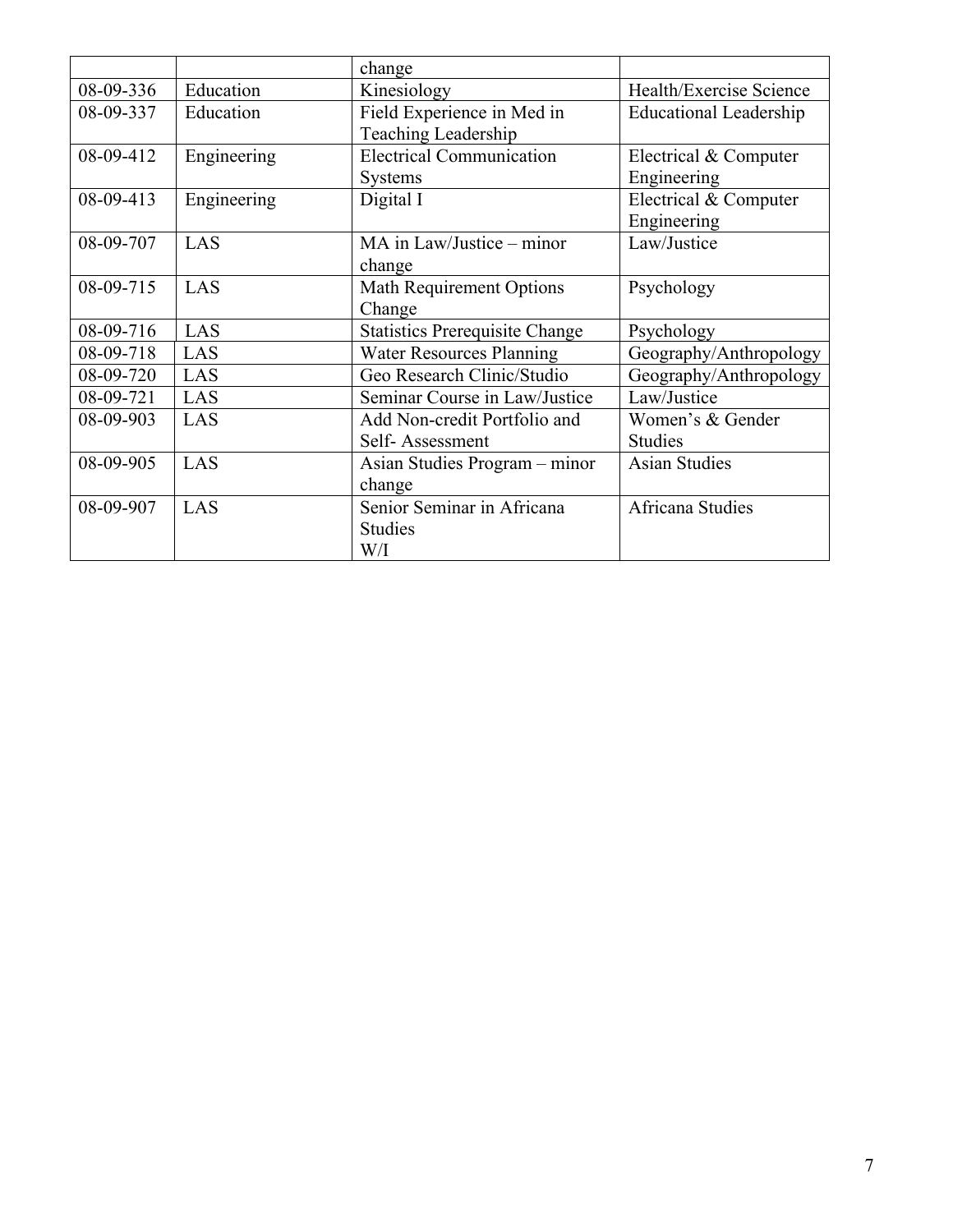#### **Assessing General Education learning outcomes at Rowan University**

WHEREAS the Learning Outcomes Assessment Committee (LOAC) has focused on the general education programs on the Rowan campus over the past several years responding to the charge of recommending an approach to assessing the student learning outcomes from the program;

WHEREAS before being able to effectively recommend assessment measures, the committee needed to identify the desired learning outcomes of General Education;

WHEREAS the LOAC collected and analyzed data from faculty currently teaching General Education courses in all five banks, shared their findings with the departments and schools involved, and determined that while there were discipline-based differences between the banks, there was much more in common than different.

WHEREAS the LOAC identified the common outcomes as the following:

- Students should be able to demonstrate the ability to recognize and understand the different "ways of knowing" that characterize each of the four disciplines. "Ways of Knowing" encompasses ways in which truth is discovered and pursued in various disciplines; for example, in science, truth is discovered using the scientific method.
- Students should be able to demonstrate critical thinking and problem solving skills across all of the disciplines. Evidence of critical thinking may be understood as demonstrating the ability to
	- o find analogies and other kinds of relationships between pieces of information,
	- o determine the relevance and validity of information that could be used for structuring and solving problems and distinguish it from invalid or non-applicable data,
	- o find and evaluate solutions or alternative ways of treating problems.
- Students should be able to appreciate and demonstrate communication and expression skills in each of the various disciplines. Appreciating and demonstrating communication and expression skills may be understood as
	- o demonstrating a working knowledge of discipline-specific terminology,
	- o identifying various discipline-specific rhetorical strategies,
	- o expressing appropriate discipline-specific sentiments and truths in the language and conventions of the discipline.
- Students should be able to demonstrate their understanding and appreciation of how knowledge and practices in various disciplines are similar to and different from those of other disciplines. Further students should be able to demonstrate their ability to integrate knowledge from one discipline to others.
- Students should be able to demonstrate their mastery of written and spoken communication skills.

WHEREAS the learning outcomes identified above do not constitute the entirety of the outcomes of Rowan's General Education program insofar as they do not address several other outcomes such as exposure to multi-cultural/global literacy issues or information literacy; rather these outcomes reflect the existing practice of the Rowan General Education Program to require students to gain exposure to a variety of disciplines.

BE IT THEREFORE RESOLVED that the University Senate accept these student learning outcomes as those appropriate for Rowan University's General Education program.

BE IT FURTHER RESOLVED that the Senate Curriculum Committee put in place a process whereby those courses proposed for inclusion in the General Education Banks indicate how the proposed courses will teach the skills and content necessary for students to reach the desired student learning outcomes.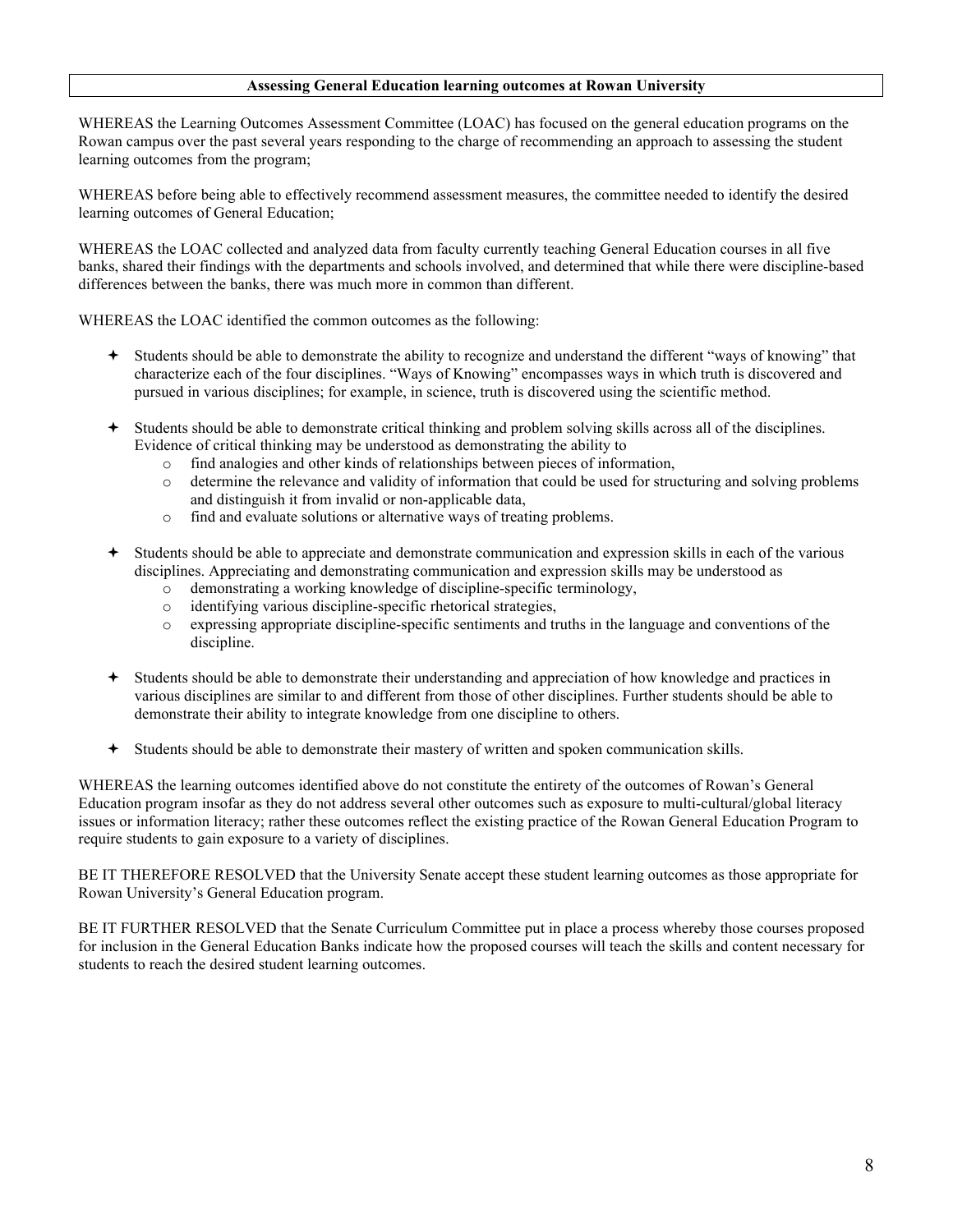### Campus Aesthetics & Environmental Concerns

## **Resolution on Smoking at Building Entrances**

**Whereas** under NJ State Law New Jersey State law (N.J.S.S. 26:3D-17), smoking or ignition of any tobacco or other product or substance is prohibited in all buildings on campus, including but not limited to classroom buildings or administrative office buildings including the Chamberlain Student Center;

**Whereas** there are ash cans placed at the doorways to these buildings;

**Whereas i**ndividuals are often exposed to second hand smoke upon entering a building;

**Whereas s**moking is prohibited within 50 feet of entrances to residence halls;

**May it therefore be resolved that** smoking also be prohibited within 25 feet of any building on campus, including but not limited to administrative and classroom buildings and that the SGA take the lead in addressing the issue of smoking on campus in collaboration with the Center for Addiction Studies, University Senate, Health Center, and Public Safety.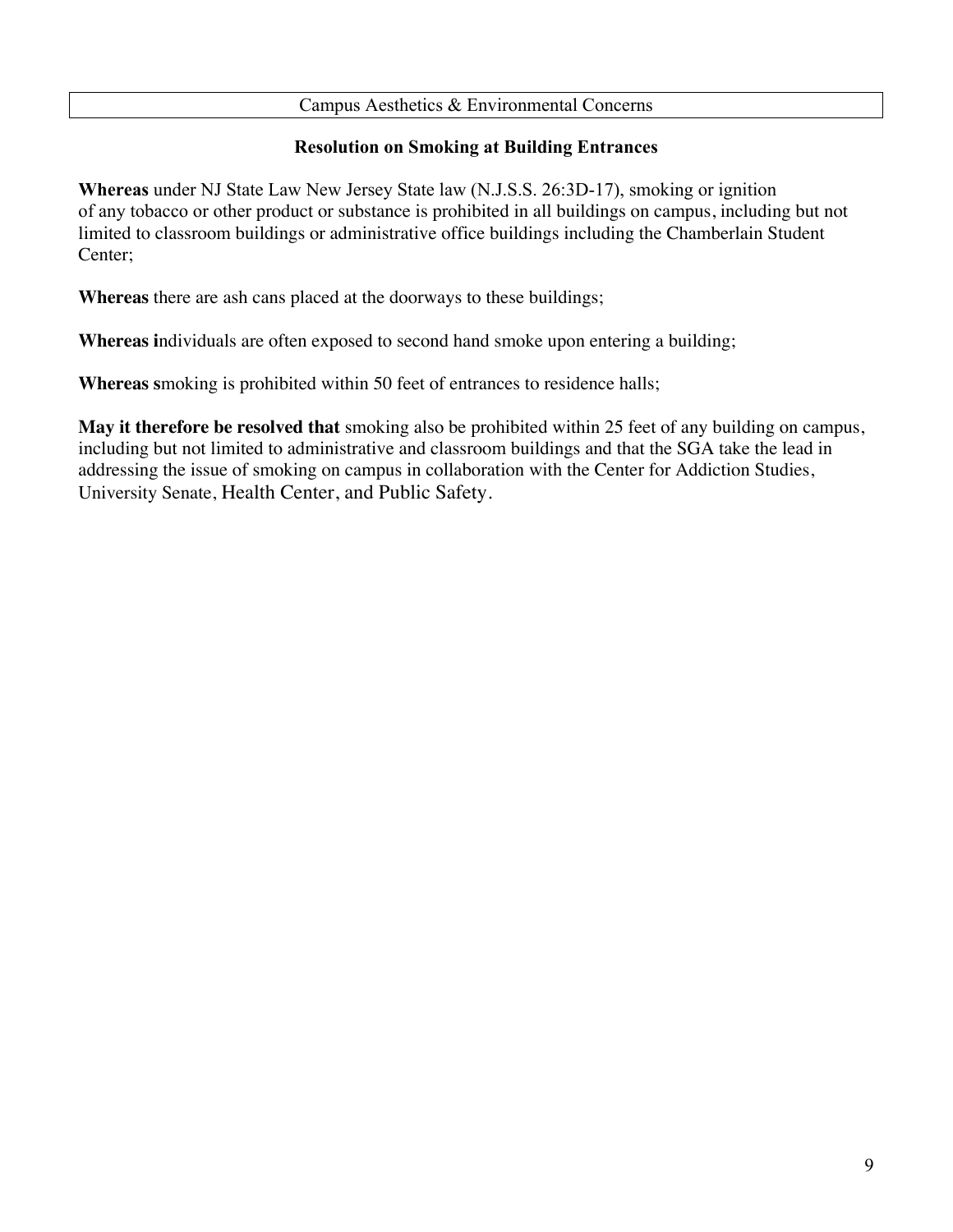WHEREAS, the most recent version of the Rowan University Mission, and the Academic Master Plan affirm diversity as one of the University's core values, and a desired characteristic of the university community for reasons of justice as well as educational breadth and effectiveness.

WHEREAS, the mission statement mentions "highly qualified and diverse faculty, staff and students", and the Academic Master Plan lists "diverse perspectives" as a core value of the institution.

WHEREAS, commitment to this core value, and experience in implementing it, is distributed across campus, and works from the ground up as often as from the top down. Yet by several measures, including the definition of diversity promulgated in our Master Plan, Rowan University is not where it should be with regard to diversity.

WHEREAS, as the legal environment has changed, the methods by which Rowan seeks to maintain and deepen this commitment have also had to change. Many departments need assistance in finding ways to do this in their job searches, while complying with the current state of the equal employment opportunity law, and maintaining their commitment to finding the best candidate to fit the particular needs and mission of the department.

WHEREAS, the Office of Equity and Diversity is well positioned to provide such assistance. The Office knows the law as it bears on diversity and hiring. It collects institutional research on diversity issues. As methods and resources used to promote diversity on campus prove to be effective, it will be able to share these methods and resources with others, and will gain a more comprehensive picture of what is being done on campus to pursue this part of the university's stated mission and goals.

WHEREAS, at present, there is no standardized university-wide method of promoting diversity in hiring at the departmental level, or of keeping track in a reliable and informed way of what is being done toward this end within the university. Consultation with the Director of Diversity and Equity is optional, and occurs in only a minority of departmental hires.

WHEREAS, the fact that as of November 1, 2008, there were three African American, four Asian/Pacific Islander, no American Indians, and no Hispanic/Latino full-time faculty members in tenure-track positions constitutes a campus crisis.

THEREFORE, the Diversity Committee offers the following resolution to increase university-wide interest in and commitment to the core value of diversity, as it affects the hiring process.

BE IT **Resolved, that** when departments are authorized to search for full-time, tenure track faculty, the department or its search committee shall meet with the Director of Equity and Diversity, or with her or his representative, prior to advertising the position. The purpose of this meeting shall be to discuss appropriate strategies for attracting a diverse pool of applicants for the job, as well as ways in which the department can further the university's commitment to the value of diversity in the process of fulfilling its departmental mission.